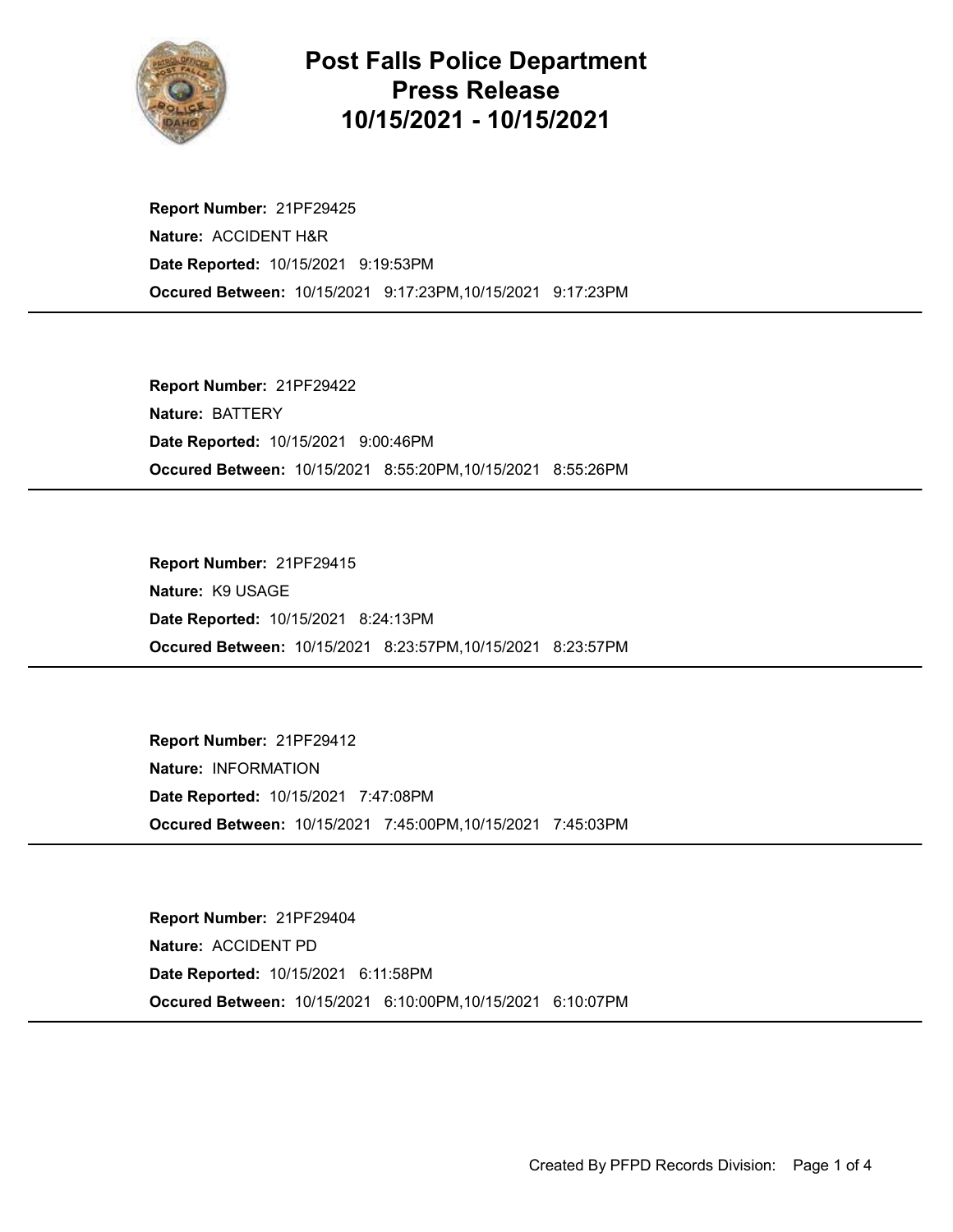Occured Between: 10/15/2021 5:47:15PM,10/15/2021 5:47:15PM Report Number: 21PF29402 Nature: FOUND PROPERTY Date Reported: 10/15/2021 5:51:19PM

Occured Between: 10/15/2021 5:37:53PM,10/15/2021 5:37:53PM Report Number: 21PF29401 Nature: BURGLARY AUTO Date Reported: 10/15/2021 5:40:14PM

Occured Between: 10/15/2021 5:17:26PM,10/15/2021 5:17:26PM Report Number: 21PF29396 Nature: BURGLARY AUTO Date Reported: 10/15/2021 5:20:05PM

Occured Between: 10/15/2021 4:56:36PM,10/15/2021 4:56:36PM Report Number: 21PF29391 Nature: JUVENILE PROBLE Date Reported: 10/15/2021 4:59:55PM

Occured Between: 10/15/2021 4:19:21PM,10/15/2021 4:19:21PM Report Number: 21PF29385 Nature: INFORMATION Date Reported: 10/15/2021 4:21:35PM

Occured Between: 10/15/2021 3:57:11PM,10/15/2021 3:57:11PM Report Number: 21PF29381 Nature: TRAFFIC OFFENSE Date Reported: 10/15/2021 3:58:30PM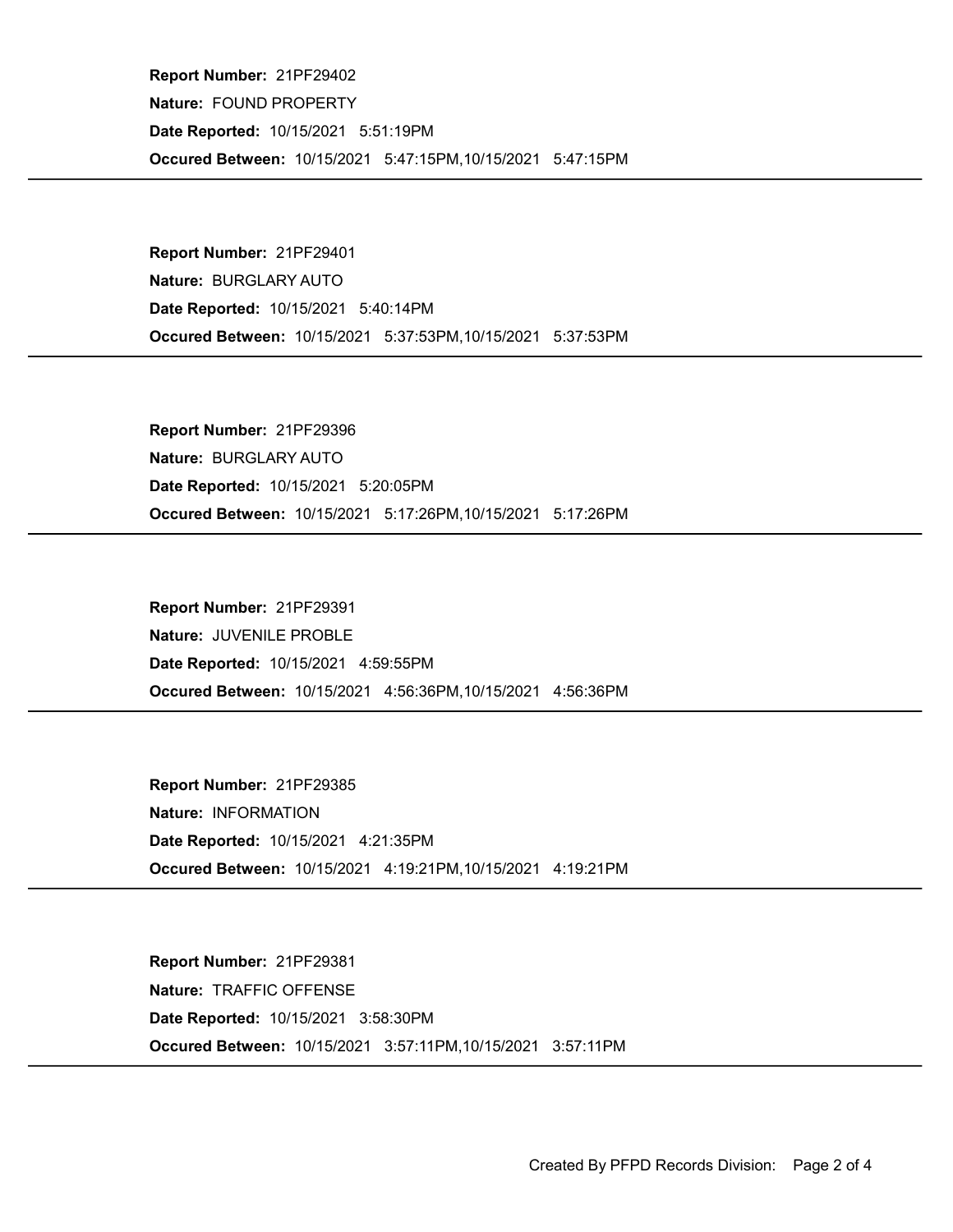Occured Between: 10/15/2021 3:42:32PM,10/15/2021 3:42:33PM Report Number: 21PF29377 Nature: ACCIDENT PD Date Reported: 10/15/2021 3:43:08PM

Occured Between: 10/15/2021 3:23:10PM,10/15/2021 3:23:10PM Report Number: 21PF29373 Nature: FOUND PROPERTY Date Reported: 10/15/2021 3:24:13PM

Occured Between: 10/15/2021 2:47:04PM,10/15/2021 2:47:04PM Report Number: 21PF29363 Nature: DVA VIOLATION Date Reported: 10/15/2021 2:49:34PM

Occured Between: 10/15/2021 1:53:04PM,10/15/2021 1:53:04PM Report Number: 21PF29358 Nature: TRAFFIC OFFENSE Date Reported: 10/15/2021 1:55:09PM

Occured Between: 10/12/2021 12:00:00PM,10/15/2021 12:18:40PM Report Number: 21PF29350 Nature: HARASSMENT,PHON Date Reported: 10/15/2021 12:21:19PM

Occured Between: 10/14/2021 12:25:00PM,10/14/2021 12:45:00PM Report Number: 21PF29340 Nature: TOBACCO PROBLEM Date Reported: 10/15/2021 10:26:08AM